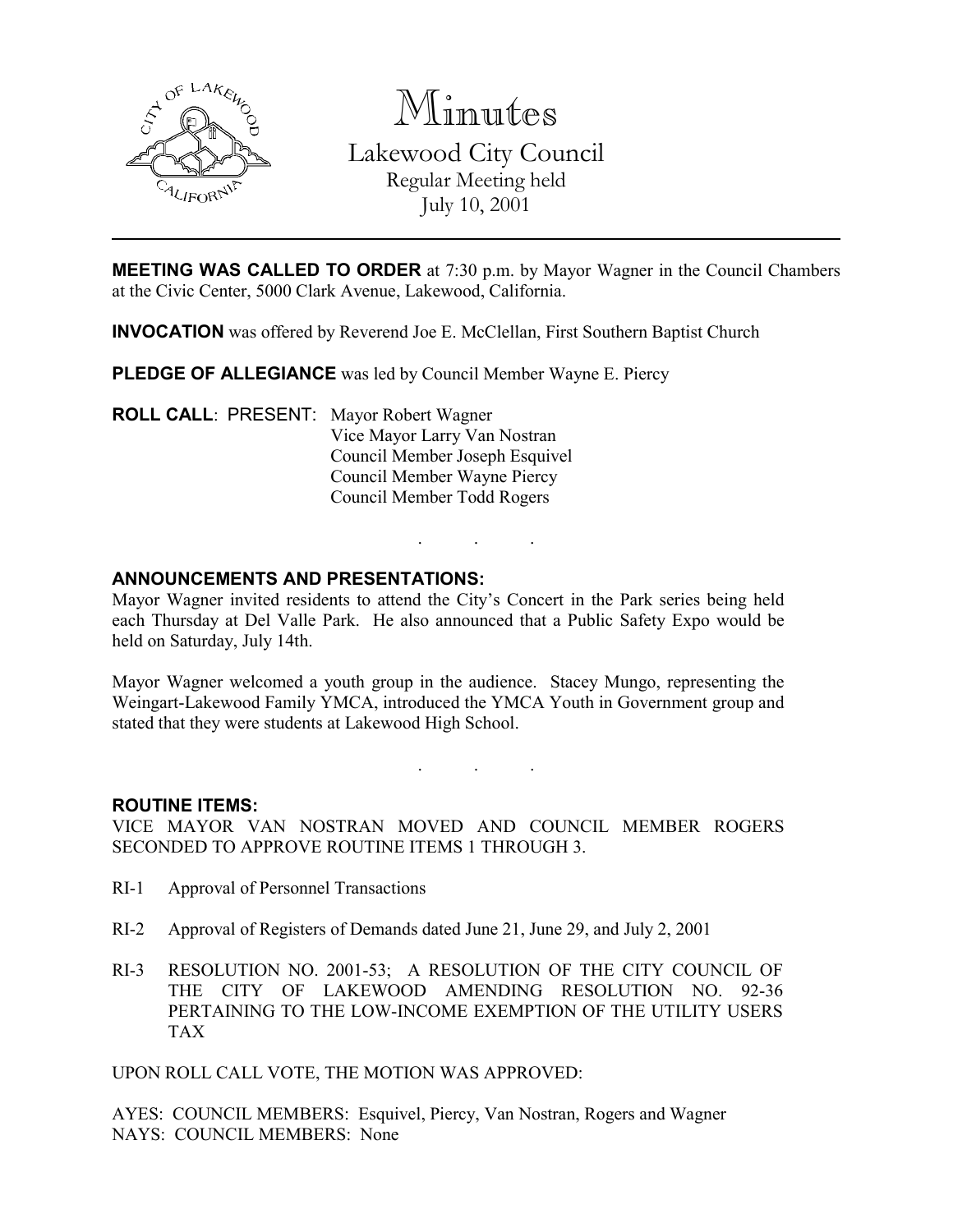# 1.1 • 2001 WATER QUALITY PUBLIC HEALTH GOALS REPORT

Jim Glancy, Director of Water Resources, gave a brief oral presentation based on the memorandum contained in the agenda packet and stated the City was required to review public health goals for the public drinking water supply every three years. He reported that although Lakewood's water met or exceeded all Federal and State drinking water standards, 2 of the 125 constituents currently analyzed had failed to meet the current public health goals.

Responding to a question from Council Member Piercy, Mr. Glancy confirmed that the public health goals were set well below both State and Federal standards for safe drinking water and were, in fact, based upon a zero-risk criteria. Mr. Glancy stated that samples were drawn every week at twenty different sites, only one all year had exceed the goals. He noted that all follow-up samples at the site had been negative.

Council Member Rogers inquired if copper levels were included in the City's annual water quality report and if anyone could easily determine what those levels were. Mr. Glancy responded by stating that copper was one of the substances reported in the annual water quality report and also noted that most Lakewood homes were still equipped with the steel piping that had been originally installed.

Mayor Wagner opened the public hearing at 7:45 p.m. and called for anyone in the audience wishing to address the City Council on this matter. There was no response.

COUNCIL MEMBER ESQUIVEL MOVED AND COUNCIL MEMBER PIERCY SECONDED TO APPROVE THE PUBLIC HEALTH GOALS REPORT AS PRESENTED. UPON ROLL CALL VOTE, THE MOTION WAS APPROVED:

AYES: COUNCIL MEMBERS: Esquivel, Piercy, Van Nostran, Rogers and Wagner NAYS: COUNCIL MEMBERS: None

## 1.2 • AWARD OF BID FOR PUBLIC WORKS PROJECT NO. 00-14, REHAB ALLEY WEST OF LAKEWOOD BOULEVARD

. . .

Lisa Rapp, Director of Public Works, gave a brief oral presentation based on the memorandum contained in the agenda packet and reported five bids had been received for the rehabilitation of the north-south alley west of Lakewood Boulevard between Del Amo Boulevard and Candlewood Street. It was the recommendation of staff that the City Council award the contract to Kalban, Incorporated in the amount of \$309,980.00 and authorize staff to approve a cumulative total of change orders for the project not to exceed \$50,000.

Responding to questions from Vice Mayor Van Nostran, Ms. Rapp stated that the alley would be closed during construction and that staff would be working closely with affected businesses and apartment residents on accessibility issues. She noted that apartment garage access would be unavailable for approximately two weeks.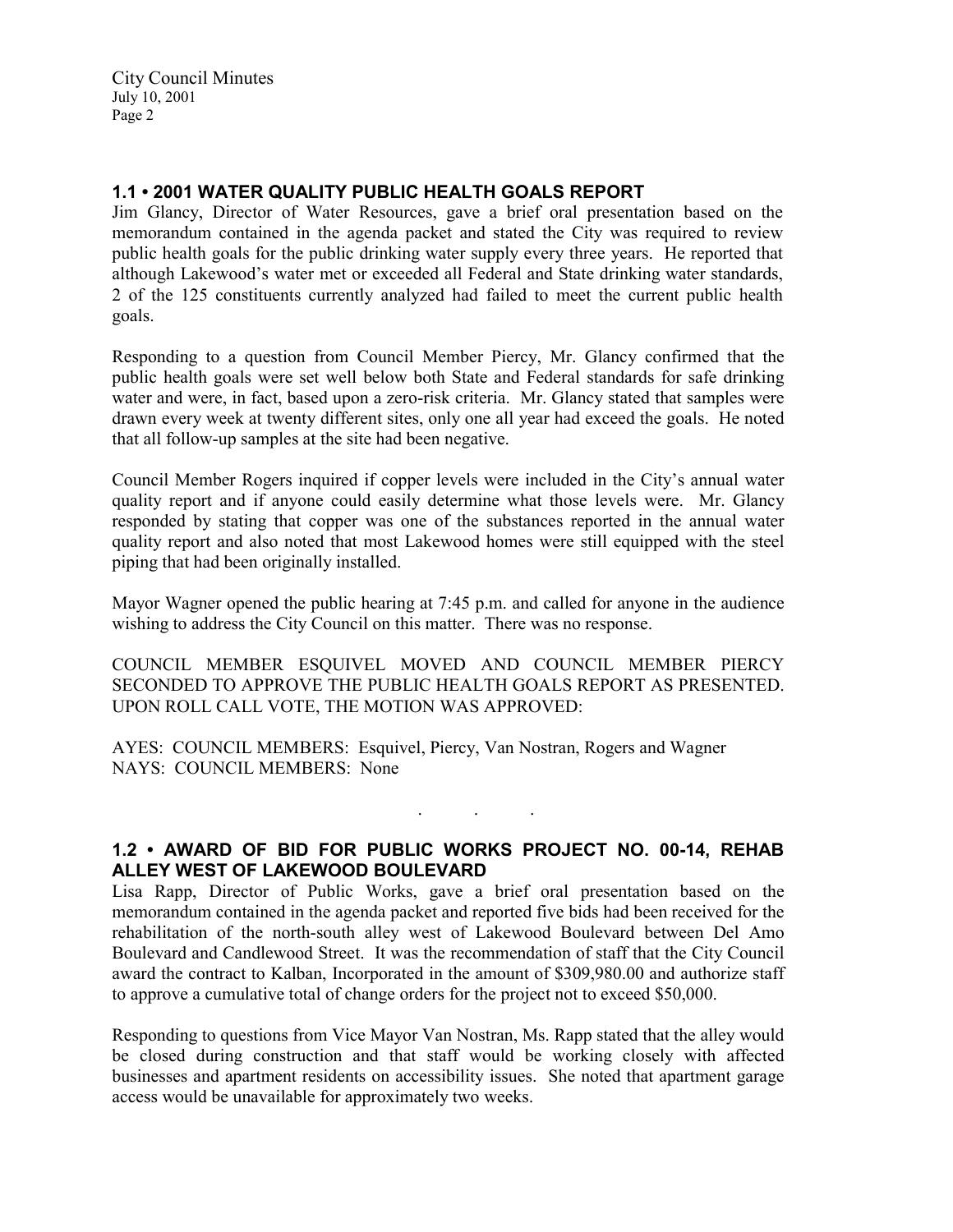# 1.2 • AWARD OF BID FOR PUBLIC WORKS PROJECT NO. 00-14, REHAB ALLEY WEST OF LAKEWOOD BOULEVARD - Continued

Council Member Rogers inquired if the work could be done one side at a time to provide limited access. Ms. Rapp responded by stating that staff would work with the contractor to develop the most efficient plan, however, the work might be completed more quickly if the alley were completely closed.

Mayor Wagner inquired about the size of the proposed contingency fund. Ms. Rapp responded that the percentage was larger than usual since there were a great number of utility lines located within the alley right-of-way that could necessitate changes.

Mayor Wagner opened the public hearing at 7:51 p.m. and called for anyone in the audience wishing to address the City Council on this matter. There was no response.

COUNCIL MEMBER ROGERS MOVED AND VICE MAYOR VAN NOSTRAN SECONDED TO APPROVE STAFF'S RECOMMENDATION. UPON ROLL CALL VOTE, THE MOTION WAS APPROVED:

AYES: COUNCIL MEMBERS: Esquivel, Piercy, Van Nostran, Rogers and Wagner NAYS: COUNCIL MEMBERS: None

### 1.3 • AWARD OF BID FOR PUBLIC WORKS PROJECT NO. 00-5R, STANDBY GENERATORS - THE CENTRE AND NIXON YARD

. . .

The Director of Public Works gave a brief oral presentation based on the memorandum contained in the agenda packet and stated five bids had been received for the installation of standby electrical generators at The Centre and Nixon Yard. She noted that the project plans and specifications had been restructured since the rejection of the previously bid project, so that each installation was a separate bid item and a deductive alternative had been included if the project work was postponed until October. She advised that the bids received were still higher than expected and that since the work at The Centre was more difficult and more critical, that portion of the work be awarded and the Nixon Yard portion of the work be reevaluated to determine if it was more economically feasible to complete the work with City forces. It was the recommendation of staff that the City Council award a contract to Halcyon Electric in the amount of \$80,000 for Public Works Project 00-05R, Bid Schedule One (The Centre); reject all bids for Bid Schedule Two (Nixon Yard); appropriate \$7,000 in General Funds for the project; and authorize staff to approve a cumulative total of change orders not to exceed \$8,000.

Mayor Wagner opened the public hearing at 7:59 p.m. and called for anyone in the audience wishing to address the City Council on this matter. There was no response.

Responding to a question from Vice Mayor Van Nostran, Ms. Rapp stated that the generators were diesel-powered and that a permit was required from the Air Quality Management District which allowed the generator to be run for up to 200 hours per year. She also advised that all generators were run once a month and load-tested.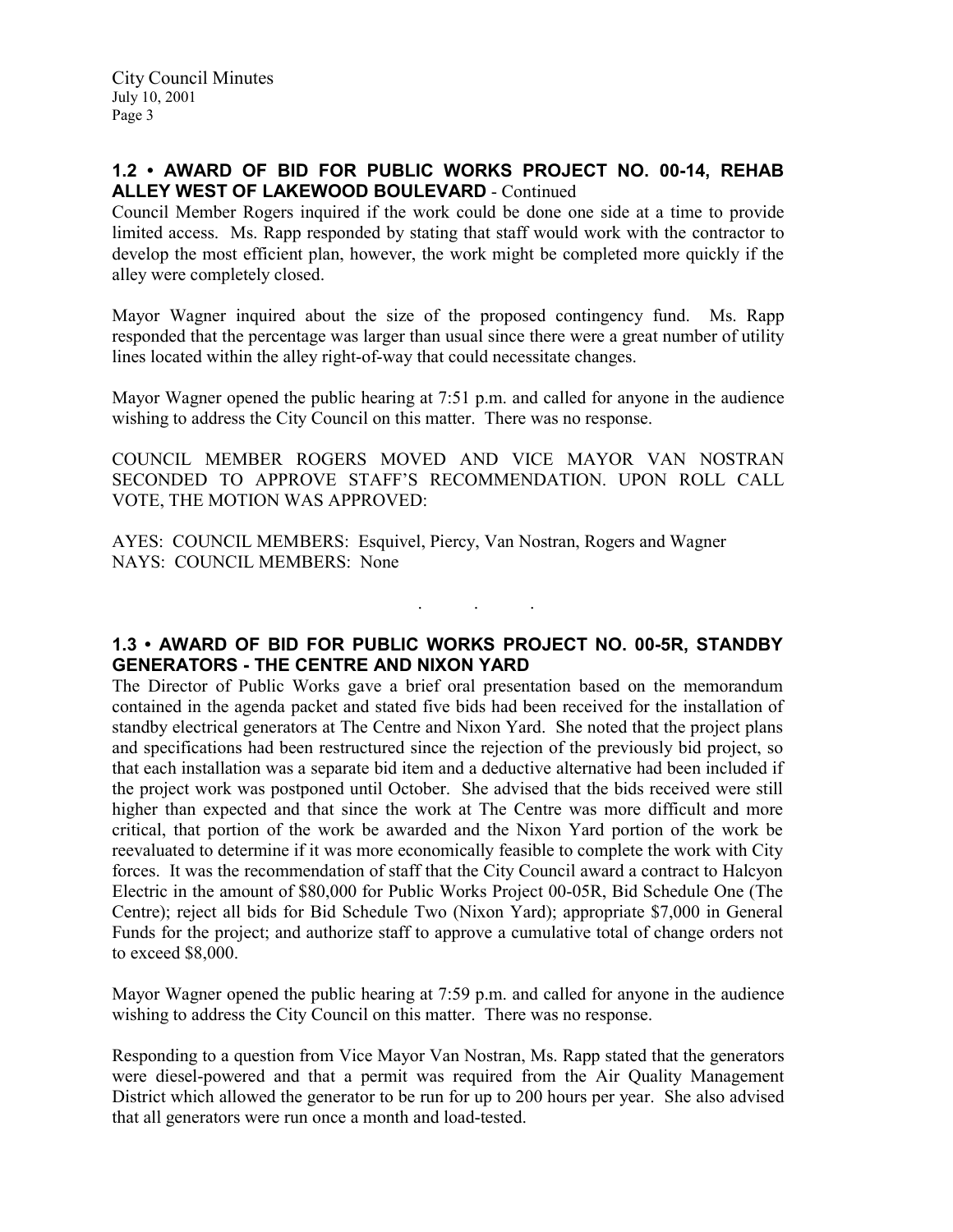1.3 • AWARD OF BID FOR PUBLIC WORKS PROJECT NO. 00-5R, STANDBY GENERATORS - THE CENTRE AND NIXON YARD - Continued COUNCIL MEMBER PIERCY MOVED AND COUNCIL MEMBER ESQUIVEL SECONDED TO CLOSE THE PUBLIC HEARING AND APPROVE STAFF'S RECOMMENDATION. UPON ROLL CALL VOTE, THE MOTION WAS APPROVED:

AYES: COUNCIL MEMBERS: Esquivel, Piercy, Van Nostran, Rogers and Wagner NAYS: COUNCIL MEMBERS: None

### 1.4 • ORDINANCE NO. 2001-5; PROPERTY MAINTENANCE STANDARDS

Community Development Director Chuck Ebner displayed slides and gave a brief oral presentation based on the memorandum contained in the agenda packet stating that the proposed ordinance, which was introduced at the last regular meeting, would modify sections of the Lakewood Municipal Code dealing with unsightly property.

. . .

Mayor Wagner asked about overgrown trees which encroached upon the public right-of-way or neighboring property. City Attorney John S. Todd advised that although the Municipal Code already contained some provisions dealing with trees, he would look at that issue.

Mayor Wagner opened the public hearing at 8:06 p.m. and called for anyone in the audience wishing to address the City Council on this matter. There was no response.

ORDINANCE NO. 2001-5; AN ORDINANCE OF THE CITY COUNCIL OF THE CITY OF LAKEWOOD AMENDING THE MUNICIPAL CODE PERTAINING TO UNSIGHTLY PROPERTY AND ITS ABATEMENT AS A NUISANCE was read by title by the City Clerk.

VICE MAYOR VAN NOSTRAN MOVED AND COUNCIL MEMBER ROGERS SECONDED TO WAIVE FURTHER READING OF ORDINANCE NO. 2001-5. UPON ROLL CALL VOTE, THE MOTION WAS APPROVED:

AYES: COUNCIL MEMBERS: Esquivel, Piercy, Van Nostran, Rogers and Wagner NAYS: COUNCIL MEMBERS: None

VICE MAYOR VAN NOSTRAN MOVED AND COUNCIL MEMBER ROGERS SECONDED TO ADOPT ORDINANCE NO. 2001-5.

Council Member Piercy commended the City Attorney and staff for the new ordinance, noting how important it was to everyone that the City's housing stock be properly maintained.

UPON ROLL CALL VOTE, THE MOTION WAS APPROVED:

AYES: COUNCIL MEMBERS: Esquivel, Piercy, Van Nostran, Rogers and Wagner NAYS: COUNCIL MEMBERS: None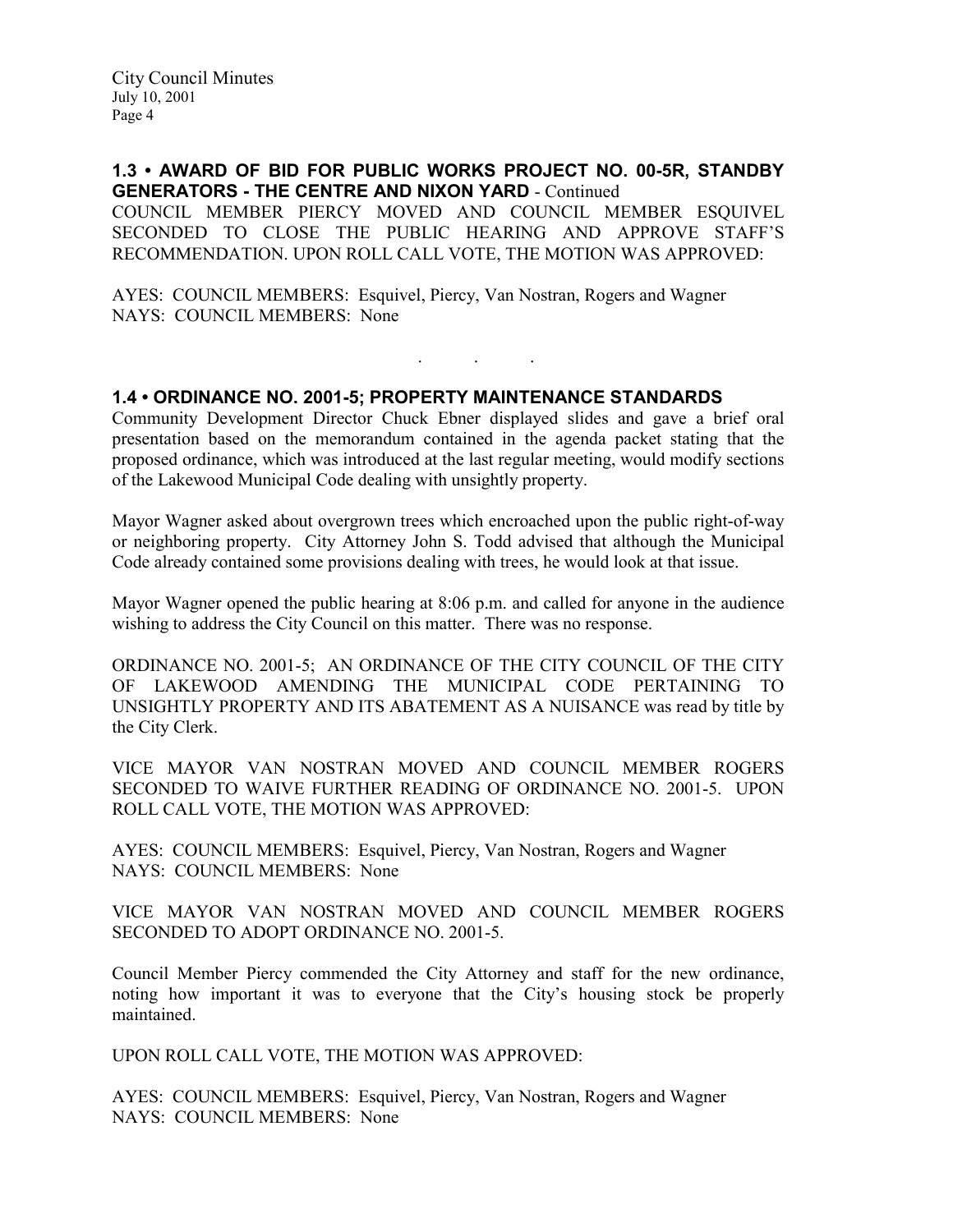### 2.1 • RE-INTRODUCTION OF ORDINANCE NO. 2001-6; AMENDING THE REDEVELOPMENT PLAN FOR THE LAKEWOOD REDEVELOPMENT PROJECT AREA NO. 2

Assistant City Manager Michael Stover gave a brief oral presentation based on the memorandum contained in the agenda packet and reported that subsequent to the introduction of Ordinance No. 2001-6 at the last regular meeting, Agency Counsel had advised that an additional section from the staff report be added to the ordinance. It was the recommendation of staff that the City Council re-introduce Ordinance No. 2001-6 as amended.

ORDINANCE NO. 2001-6; AN ORDINANCE OF THE CITY OF LAKEWOOD AMENDING THE REDEVELOPMENT PLAN FOR THE LAKEWOOD REDEVELOPMENT PROJECT AREA NO. 2 BY ADOPTION OF AMENDMENT NO. 3

VICE MAYOR VAN NOSTRAN MOVED AND COUNCIL MEMBER PIERCY SECONDED TO RE-INTRODUCE ORDINANCE NO. 2001-6, AS AMENDED. UPON ROLL CALL VOTE, THE MOTION WAS APPROVED:

. . .

AYES: COUNCIL MEMBERS: Esquivel, Piercy, Van Nostran, Rogers and Wagner NAYS: COUNCIL MEMBERS: None

## 3.1 • HEALTH AND SAFETY CONSULTING SERVICES AGREEMENT

Deputy City Manager Sandi Ruyle gave a brief oral presentation based on the memorandum contained in the agenda packet and reported that as part of the City's ongoing commitment to employee safety, funds had been budgeted for a safety, health and environmental audit. She advised that a proposal had been received from Public Health and Safety Consulting, Inc. to review existing safety policies, plans and operations. The audit would be overseen by an Executive Management Safety Committee comprised of the Deputy City Manager and the Directors of Recreation and Community Services, Public Works and Water Resources. It was the recommendation of staff that the City Council authorize execution of an agreement with Public Health and Safety Consulting, Inc.

Vice Mayor Van Nostran stated that in his experience with California Joint Powers Insurance Authority, preventive programs, such as the one proposed, were inexpensive when compared with the costs of even a small work-related accident. He emphasized that worker safety was very important and that the program would be well worth the cost if even one accident were prevented.

VICE MAYOR VAN NOSTRAN MOVED AND COUNCIL MEMBER PIERCY SECONDED TO APPROVE STAFF'S RECOMMENDATION. UPON ROLL CALL VOTE, THE MOTION WAS APPROVED:

AYES: COUNCIL MEMBERS: Esquivel, Piercy, Van Nostran, Rogers and Wagner NAYS: COUNCIL MEMBERS: None